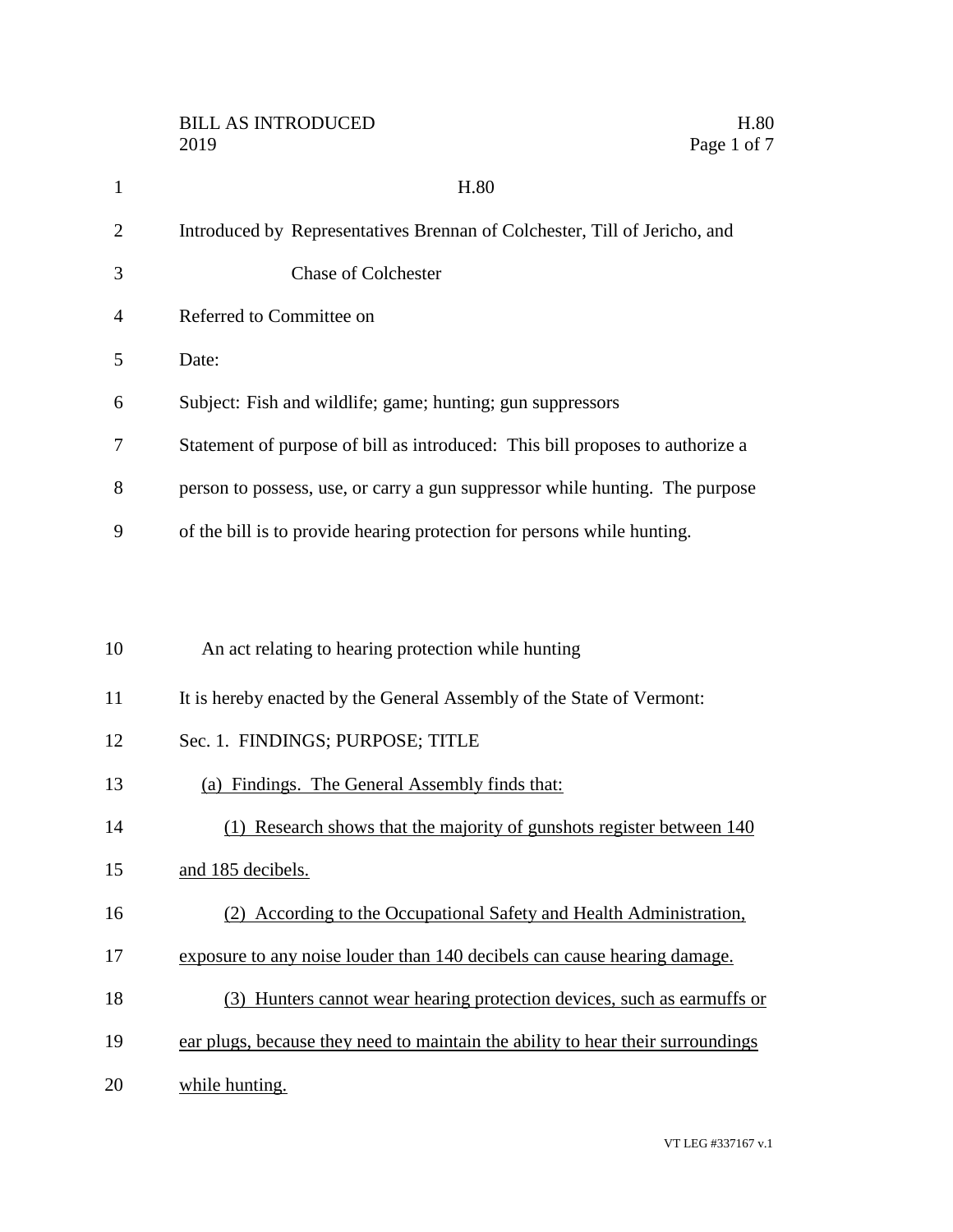| $\mathbf{1}$   | (4) In a 2011 study, the Centers for Disease Control and Prevention              |
|----------------|----------------------------------------------------------------------------------|
| $\overline{2}$ | stated that "the only potentially effective noise control method to reduce       |
| 3              | noise exposure from gunfire is through the use of noise suppressors that can be  |
| $\overline{4}$ | attached to the end of the gun barrel."                                          |
| 5              | (5) In 2014, the National Institute for Occupational Safety and Health           |
| 6              | recommended that "if feasible and legally permissible," one should "attach       |
| 7              | noise suppressors to firearms to reduce peak sound pressure levels."             |
| 8              | (6) Noise suppressors on guns do not completely silence the noise of a           |
| 9              | gunshot, but reduce the noise of a gunshot by approximately 20 to 35 decibels    |
| 10             | to a safer, more protective level for hearing.                                   |
| 11             | Approximately 40 states authorize the use of gun suppressors while<br>(7)        |
| 12             | hunting.                                                                         |
| 13             | (8) Under current Vermont law, it is illegal for a person engaged in             |
| 14             | hunting to use, carry, or have in his or her possession a gun suppressor.        |
| 15             | (9) To protect the hearing safety and health of hunters in Vermont,              |
| 16             | statute should be amended to allow validly licensed hunters in the State to use  |
| 17             | gun suppressors while hunting.                                                   |
| 18             | (b) Purpose. The purpose of this act is to provide persons engaged in            |
| 19             | hunting with additional alternatives for protecting their hearing from the noise |
| 20             | generated by the discharge of a firearm.                                         |
| 21             | (c) Title. This act shall be known and cited as the Hearing Protection Act.      |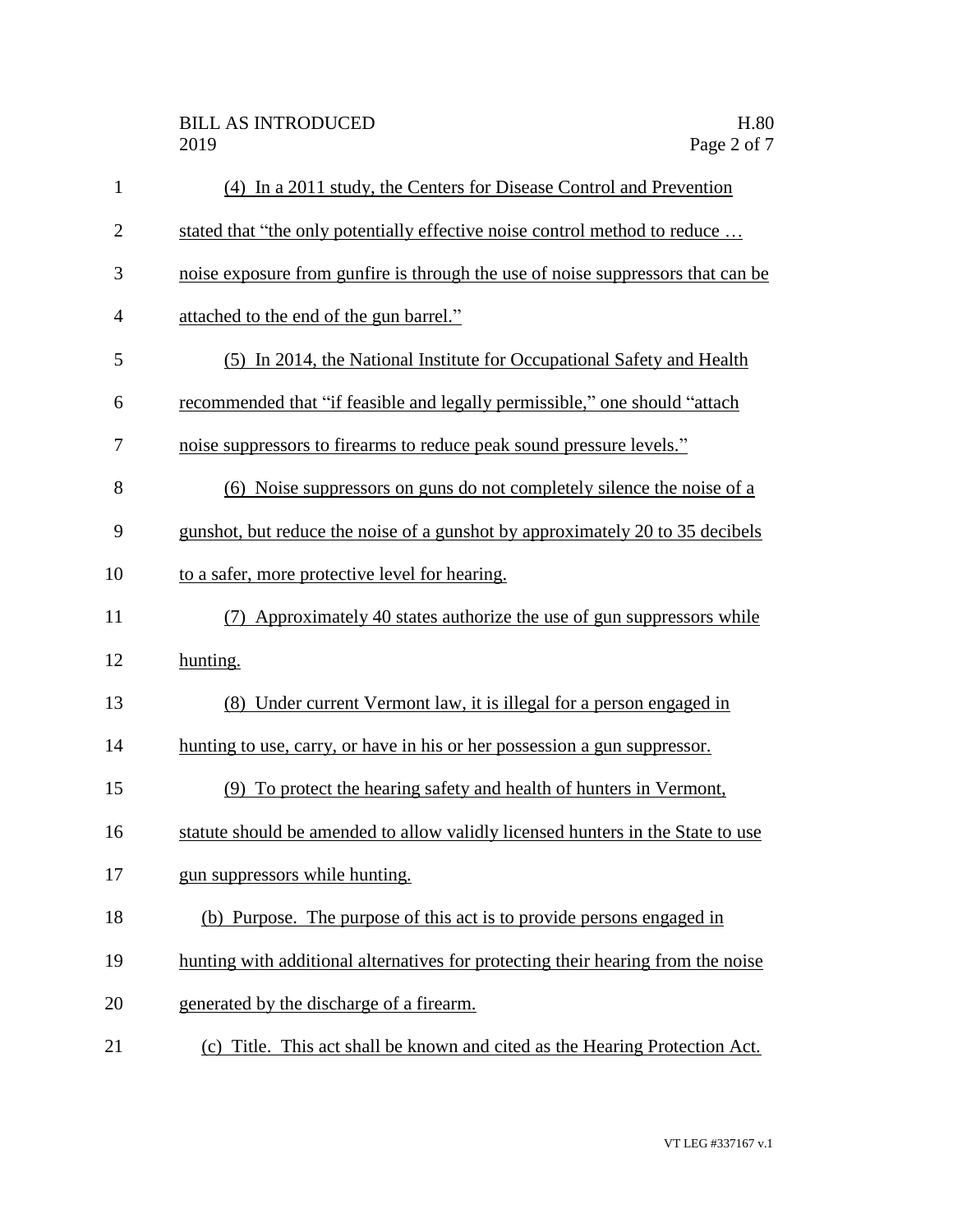| $\mathbf{1}$ | Sec. 2. 13 V.S.A. § 4010 is amended to read:                                     |
|--------------|----------------------------------------------------------------------------------|
| 2            | § 4010. GUN SUPPRESSORS                                                          |
| 3            | (a) As used in this section:                                                     |
| 4            | (1) "Gun suppressor" means any device for silencing, muffling, or                |
| 5            | diminishing the report of a portable firearm, including any combination of       |
| 6            | parts, designed or redesigned, and intended for use in assembling or fabricating |
| 7            | a gun suppressor, and any part intended only for use in such assembly or         |
| 8            | fabrication.                                                                     |
| 9            | (2) "Sport shooting range" shall have the same meaning as used in                |
| 10           | 10 V.S.A. $\S$ 5227(a).                                                          |
| 11           | (b) A person shall not manufacture, make, or import a gun suppressor,            |
| 12           | except for:                                                                      |
| 13           | (1) a licensed manufacturer, as defined in 18 U.S.C. $\S$ 921, who is            |
| 14           | registered as a manufacturer pursuant to 26 U.S.C. § 5802;                       |
| 15           | (2) a licensed importer, as defined in 18 U.S.C. $\S$ 921, who is registered     |
| 16           | as an importer pursuant to 26 U.S.C. § 5802; or                                  |
| 17           | (3) a person who makes a gun suppressor in compliance with the                   |
| 18           | requirements of 26 U.S.C. § 5822.                                                |
| 19           | (c) A person shall not use a gun suppressor in the State, except for use by:     |
| 20           | (1) a Level III certified law enforcement officer or Department of Fish          |
| 21           | and Wildlife employee in connection with his or her duties and responsibilities  |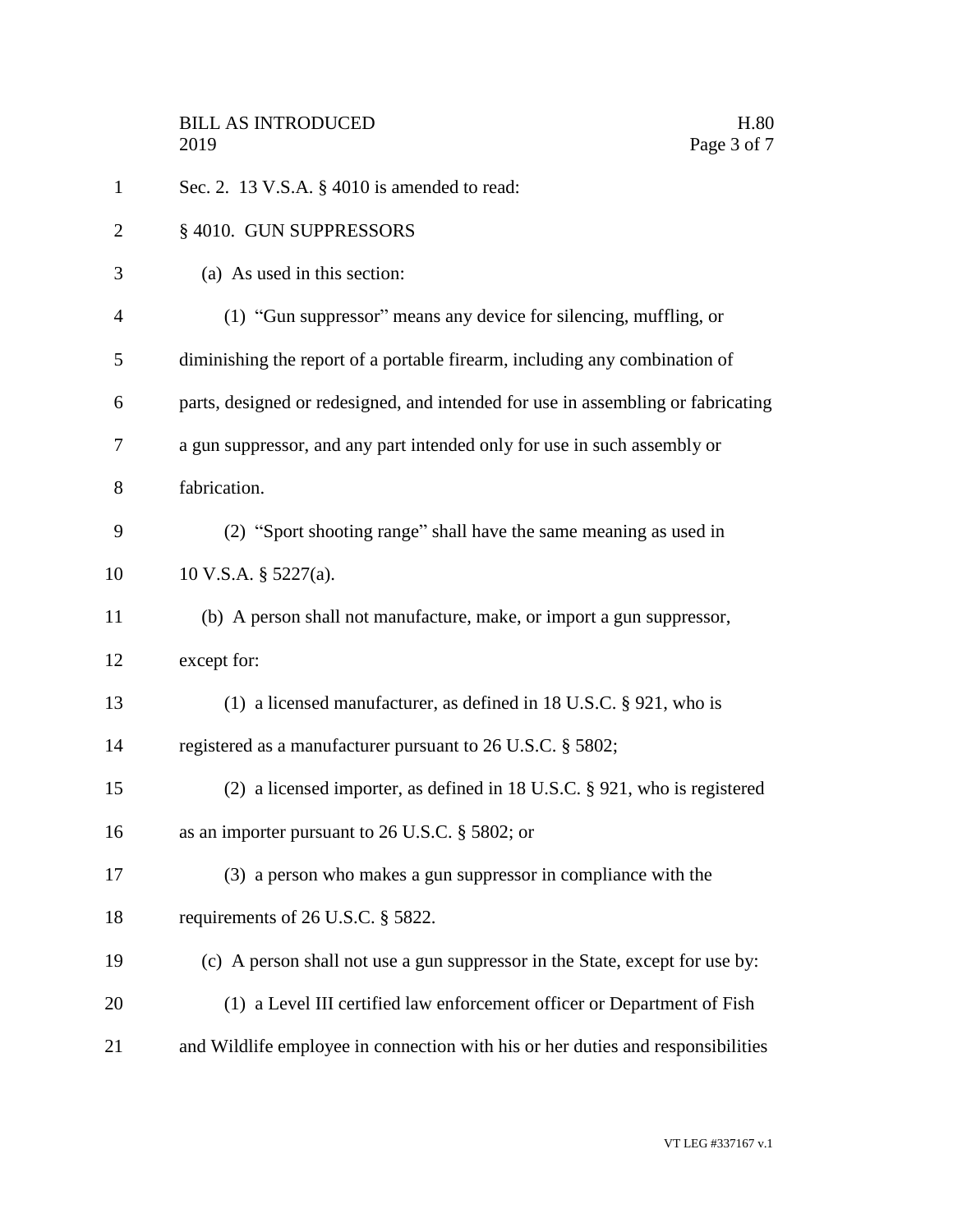| $\mathbf{1}$   | and in accordance with the policies and procedures of that officer's or         |
|----------------|---------------------------------------------------------------------------------|
| $\overline{2}$ | employee's agency or department;                                                |
| 3              | (2) the Vermont National Guard in connection with its duties and                |
| 4              | responsibilities;                                                               |
| 5              | (3) a licensed manufacturer or a licensed importer, as defined in               |
| 6              | 18 U.S.C. § 921, who is also registered as a manufacturer or an importer        |
| 7              | pursuant to 26 U.S.C. § 5802, who in the ordinary course of his or her business |
| 8              | as a manufacturer or as an importer tests the operation of the gun suppressor;  |
| 9              | $\Theta$ <b>f</b>                                                               |
| 10             | (4) a person lawfully using a sport shooting range; or                          |
| 11             | (5) a person taking game as authorized under 10 V.S.A. § 4701.                  |
| 12             | $(d)(1)$ A person who violates subsection (b) of this section shall be fined    |
| 13             | not less than \$500.00 for each offense.                                        |
| 14             | (2) A person who violates subsection (c) of this section shall be fined         |
| 15             | \$50.00 for each offense.                                                       |
| 16             | Sec. 3. 10 V.S.A. § 4701 is amended to read:                                    |
| 17             | § 4701. USE OF GUN, BOW AND ARROW, AND CROSSBOW; LEGAL                          |
| 18             | DAY; DOGS; GUN SUPPRESSORS                                                      |
| 19             | (a) Unless otherwise provided by statute, a person shall not take game          |
| 20             | except with:                                                                    |
| 21             | (1) a gun fired at arm's length;                                                |
| 22             | (2) a bow and arrow; or                                                         |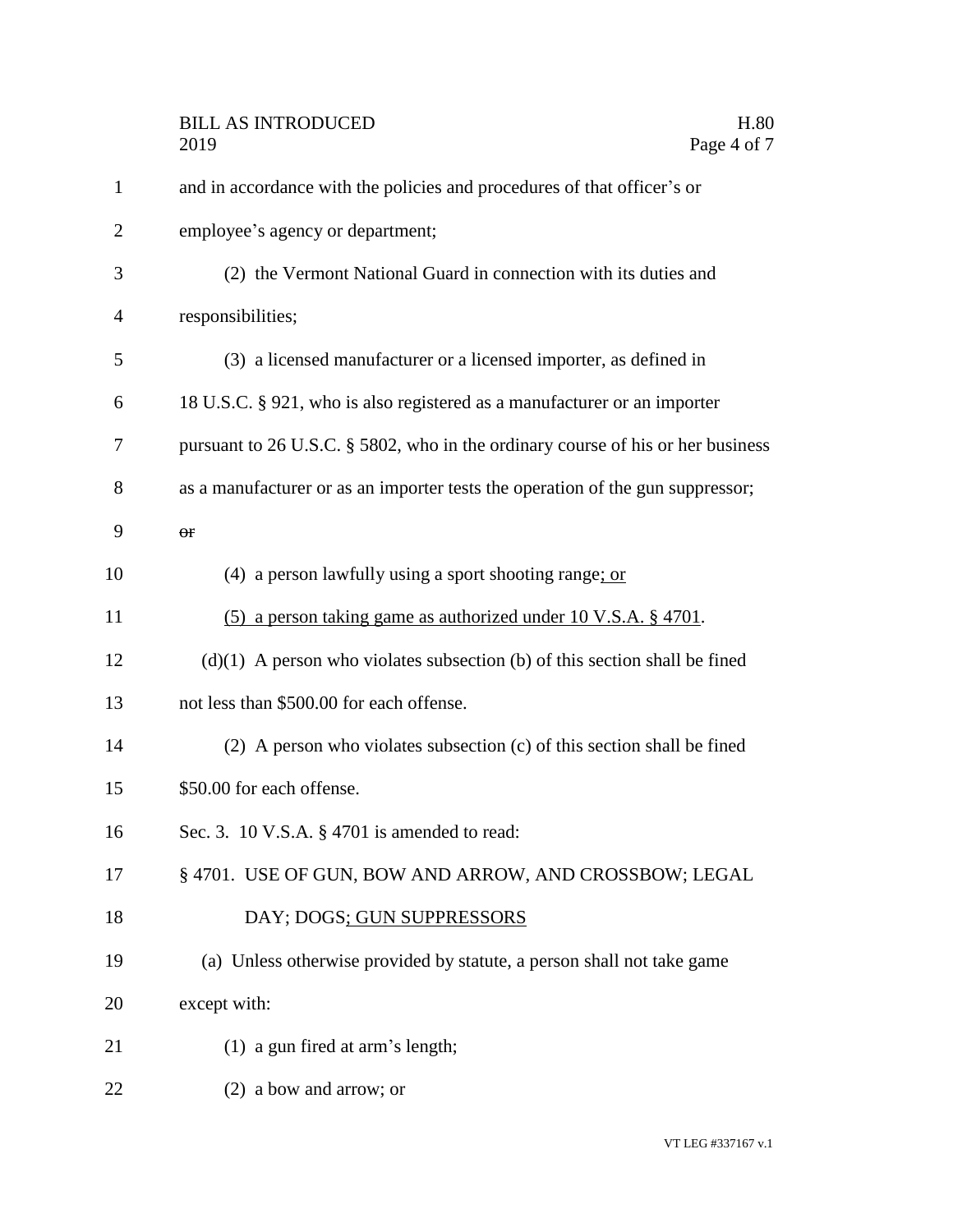| $\mathbf{1}$ | (3) a crossbow as authorized under section 4711 of this title or as               |
|--------------|-----------------------------------------------------------------------------------|
| 2            | authorized by the rules of the Board.                                             |
| 3            | (b) A person shall not take game between one-half hour after sunset and           |
| 4            | one-half hour before sunrise unless otherwise provided by statute or by the       |
| 5            | rules of the Board.                                                               |
| 6            | (c) A person may take game and fur-bearing animals during the open                |
| 7            | season therefor, with the aid of a dog, unless otherwise prohibited by statute or |
| 8            | by the rules of the Board.                                                        |
| 9            | (d) A person taking game with a gun may possess, carry, or use a gun              |
| 10           | suppressor in the act of taking game.                                             |
| 11           | Sec. 4. 10 V.S.A. $\S$ 4704 is amended to read:                                   |
| 12           | § 4704. USE OF MACHINE GUNS, OR AUTOLOADING RIFLES, AND                           |
| 13           | <b>GUN SUPPRESSORS</b>                                                            |
| 14           | (a) A person engaged in hunting for wild animals shall not use, carry, or         |
| 15           | have in his or her possession:                                                    |
| 16           | (1) a machine gun of any kind or description; $\alpha r$                          |
| 17           | (2) an autoloading rifle with a magazine capacity of over six cartridges,         |
| 18           | except a .22 caliber rifle using rim fire cartridges; or                          |
| 19           | $(3)$ a gun suppressor.                                                           |
| 20           | (b) As used in this section, "gun suppressor" means any device for                |
| 21           | silencing, muffling, or diminishing the report of a portable firearm, including   |
| 22           | any combination of parts, designed or redesigned, and intended for use in         |
|              |                                                                                   |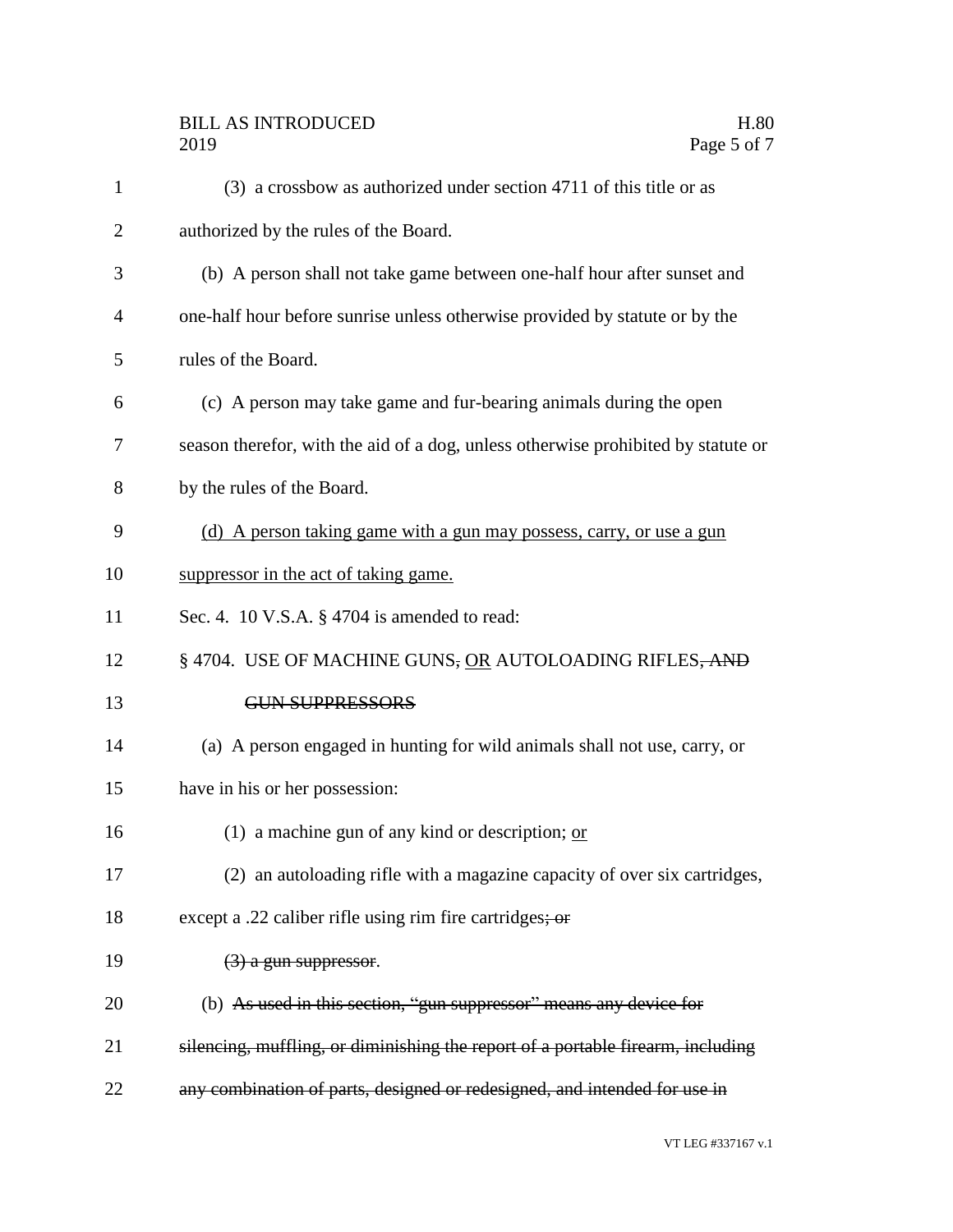|                | <b>BILL AS INTRODUCED</b><br>H.80<br>Page 6 of 7<br>2019                        |
|----------------|---------------------------------------------------------------------------------|
| $\mathbf{1}$   | assembling or fabricating a gun suppressor, and any part intended only for use  |
| $\overline{2}$ | in such assembly or fabrication. [Repealed.]                                    |
| 3              | Sec. 5. 10 V.S.A. $\S$ 4001 is amended to read:                                 |
| 4              | § 4001. DEFINITIONS                                                             |
| 5              | Words and phrases used in this part, unless otherwise provided, shall be        |
| 6              | construed to mean as follows:                                                   |
| 7              | * * *                                                                           |
| 8              | (9) Game: game birds or game quadrupeds, or both.                               |
| 9              | (10) Game birds: quail, partridge, woodcock, pheasant, plover of any            |
| 10             | kind, Wilson snipe, other shore birds, rail, coot, gallinule, wild ducks, wild  |
| 11             | geese, and wild turkey.                                                         |
| 12             | * * *                                                                           |
| 13             | (15) Wild animals or wildlife: all animals, including birds, fish,              |
| 14             | amphibians, and reptiles, other than domestic animals, domestic fowl, or        |
| 15             | domestic pets.                                                                  |
| 16             | * * *                                                                           |
| 17             | (23) Take and taking: pursuing, shooting, hunting, killing, capturing,          |
| 18             | trapping, snaring, and netting fish, birds, and quadrupeds and all lesser acts, |
| 19             | such as disturbing, harrying, worrying, or wounding or placing, setting,        |
| 20             | drawing, or using any net or other device commonly used to take fish or wild    |
| 21             | animals, whether they result in the taking or not; and shall include every      |
| 22             | attempt to take and every act of assistance to every other person in taking or  |

VT LEG #337167 v.1